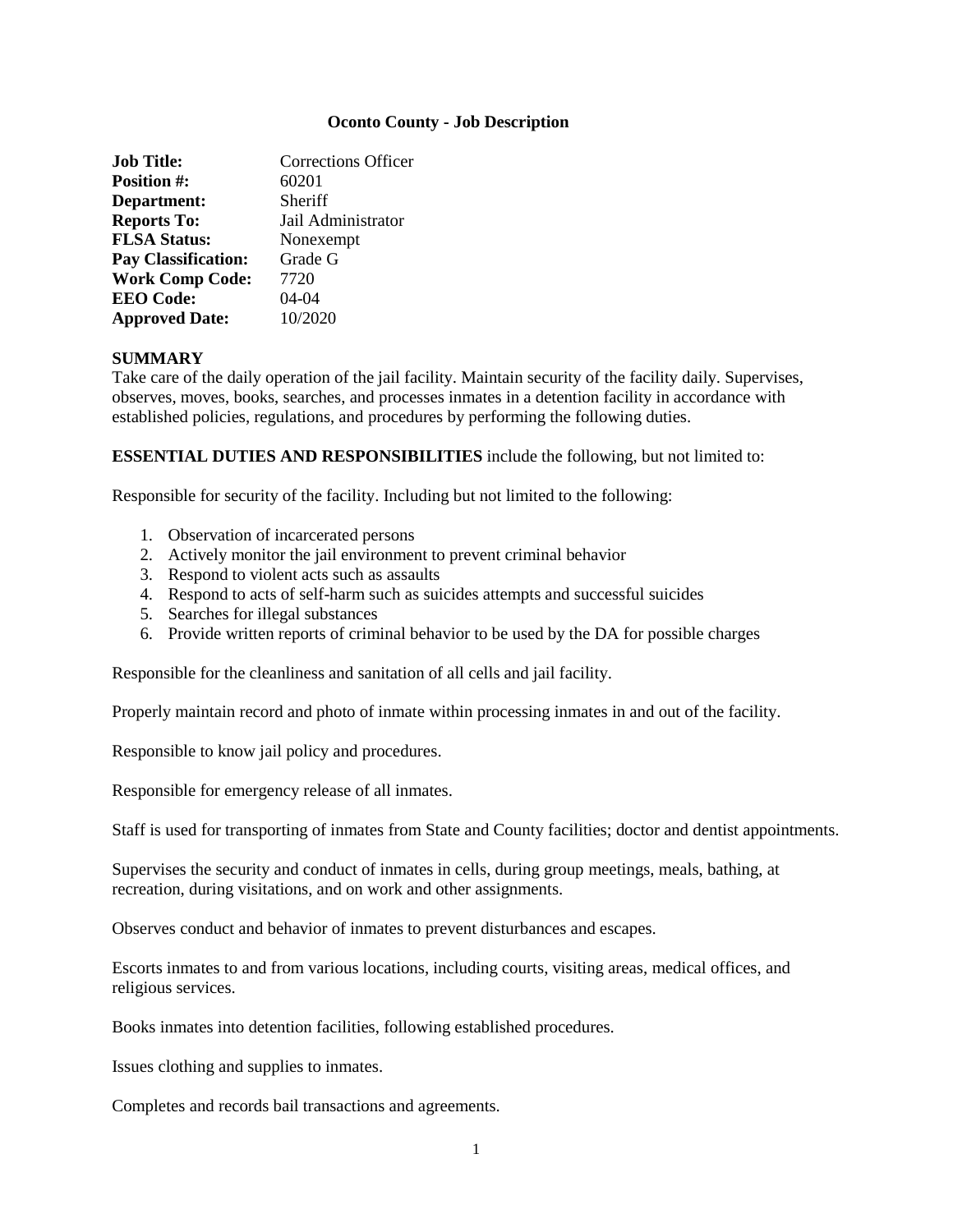Processes inmate discharges and transfers.

Moves inmates throughout the facility for programming.

Receives, maintains, and accounts for inmates' personal property.

Visually and physically searches inmates and their quarters for contraband, weapons, or narcotics.

Inspects and directs cleaning activities of inmates for maintenance of sanitation, orderliness, and safety.

Search of inmate cells for contraband or illegal material.

Inspects locks, window bars, grills, doors, and gates for tampering.

Assist in monthly locking reports

Assigns, supervises, and directs inmates during work assignments.

Crime prevention by patrolling assigned areas for evidence of forbidden activities, infraction of rules, and unsatisfactory attitude or adjustment of prisoners.

Preforms preliminary investigations of problems.

Assists in suppressing and controlling problems that might occur.

Participates in programs designed to prepare inmates for release.

Screens and directs visitors to facility.

Prepares written reports concerning incidences of inmate disturbances or injuries.

Be prepared to deal with individuals that have mental and medical disabilities which are sometimes extreme.

It is your responsibility to be aware of, review and to follow the Oconto County Sheriff's Office policies and procedures.

# **SUPERVISORY RESPONSIBILITIES**

This job has no supervisory responsibilities.

### **SUPERVISION RECEIVED**

Employee receives guidance and oversight by supervisors on a regular basis, works alone on routine matters.

### **QUALIFICATIONS**

High school diploma or general education degree (GED); or one to three months related experience and/or training; or equivalent combination of education and experience.